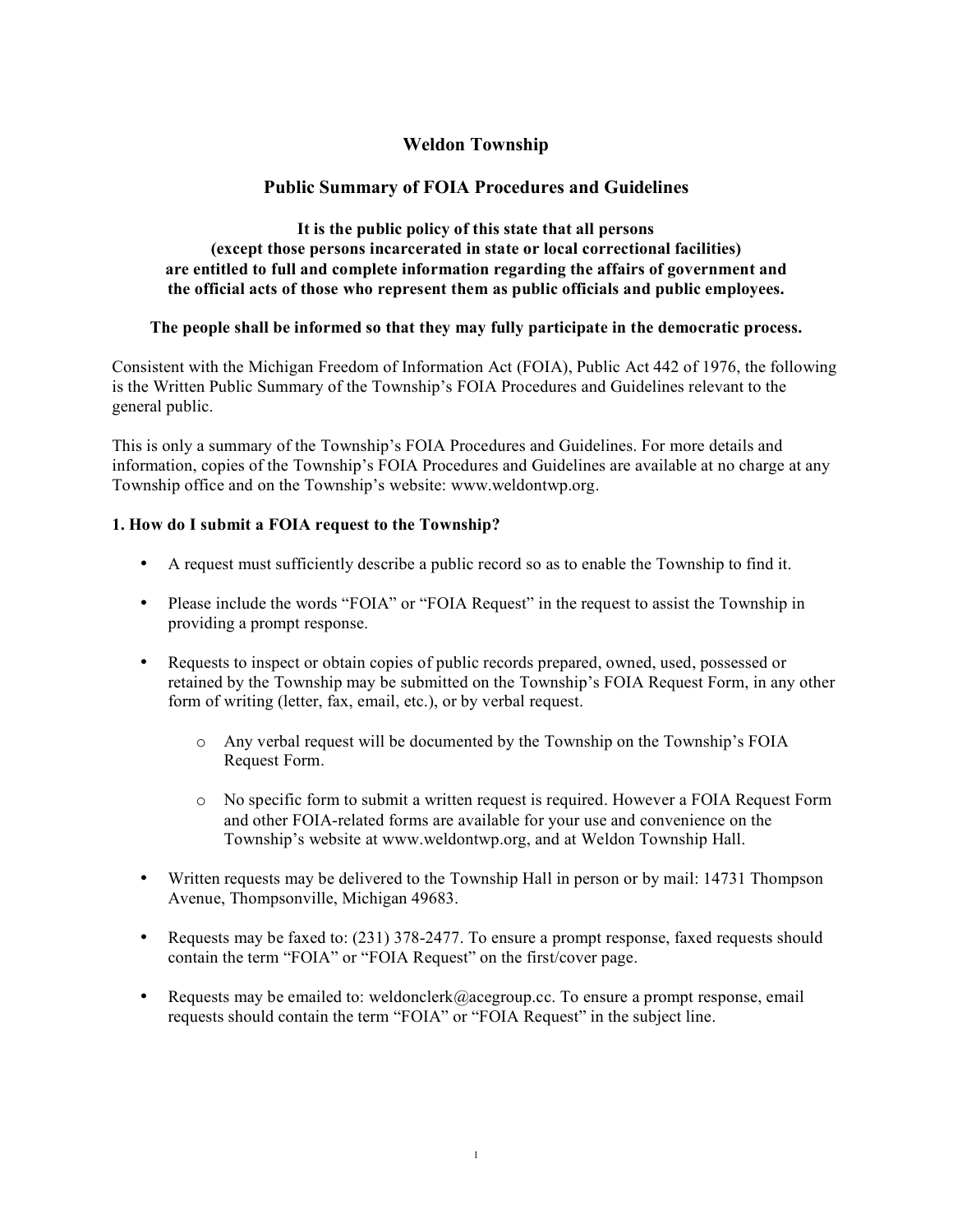## **2. What kind of response can I expect to my request?**

- Within 5 business days after receiving a FOIA request the Township will issue a response. If a request is received by fax or email, the request is deemed to have been received on the following business day. The Township will respond to your request in one of the following ways:
- •
- o Grant the request,
- o Issue a written notice denying the request,
- o Grant the request in part and issue a written notice denying in part the request,
- o Issue a notice indicating that due to the nature of the request the Township needs an additional 10 business days to respond, or
- o Issue a written notice indicating that the public record requested is available at no charge on the Township's website
- If the request is granted, or granted in part, the Township will ask that payment be made for the allowable fees associated with responding to the request before the public record is made available.
- If the cost of processing the request is expected to exceed \$50, or if you have not paid for a previously granted request, the Township will require a deposit before processing the request.

## **3. What are the Township's deposit requirements?**

- If the Township has made a good faith calculation that the total fee for processing the request will exceed \$50.00, the Township will require that you provide a deposit in the amount of 50% of the total estimated fee. When the Township requests the deposit, it will provide you a non-binding best efforts estimate of how long it will take to process the request after you have paid your deposit.
- If the Township receives a request from a person who has not paid the Township for copies of public records made in fulfillment of a previously granted written request, the Township will require a deposit of 100% of the estimated processing fee before it begins to search for the public record for any subsequent written request when **all** of the following conditions exist:
	- o The final fee for the prior written request is not more than 105% of the estimated fee;
	- o The public records made available contained the information sought in the prior written request and remain in the Township's possession;
	- o The public records were made available to the individual, subject to payment, within the best effort time frame estimated by the Township to provide the records;
	- o Ninety (90) days have passed since the Township notified the individual in writing that the public records were available for pickup or mailing;
	- o The individual is unable to show proof of prior payment to the Township; and
	- o The Township has calculated an estimated detailed itemization that is the basis for the current written request's increased fee deposit.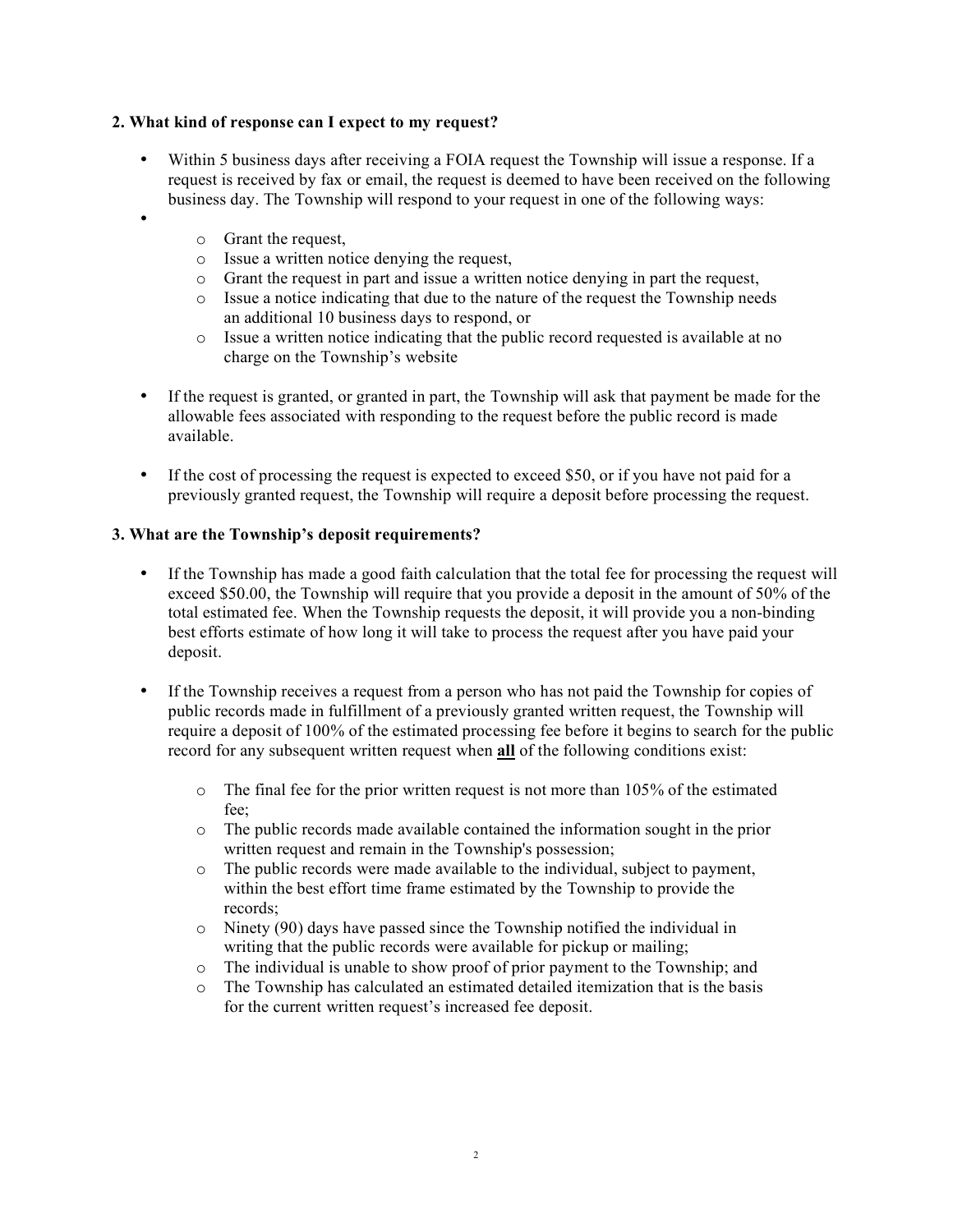- The Township will not require the 100% estimated fee deposit if any of the following apply:
	- o The person making the request is able to show proof of prior payment in full to the Township;
	- o The Township is subsequently paid in full for all applicable prior written requests; or
	- $\circ$  Three hundred sixty five (365) days have passed since the person made the request for which full payment was not remitted to the Township.

### **4. How does the Township calculate FOIA processing fees?**

The Michigan FOIA statute permits the Township to charge for the following costs associated with processing a request:

- Labor costs associated with copying or duplication, which includes making paper copies, making digital copies, or transferring digital public records to non-paper physical media or through the Internet.
- Labor costs associated with searching for, locating and examining a requested public record, when failure to charge a fee will result in unreasonably high costs to the Township.
- Labor costs associated with a review of a record to separate and delete information exempt from disclosure, when failure to charge a fee will result in unreasonably high costs to the Township.
- The cost of copying or duplication, not including labor, of paper copies of public records. This may include the cost for copies of records already on the township's website if you ask for the township to make copies.
- The cost of computer discs, computer tapes or other digital or similar media when the requester asks for records in non-paper physical media. This may include the cost for copies of records already on the township's website if you ask for the township to make copies.
- The cost to mail or send a public record to a requestor.

### **Labor Costs**

- All labor costs will be estimated and charged in 15-minute increments, with all partial time increments rounded down. If the time involved is less than 15 minutes, there will be no charge.
- Labor costs will be charged at the hourly wage of the lowest-paid Township employee capable of doing the work in the specific fee category, regardless of who actually performs work.
- Labor costs will also include a charge to cover or partially cover the cost of fringe benefits. Township may add up to 50% to the applicable labor charge amount to cover or partially cover the cost of fringe benefits, but in no case may it exceed the actual cost of fringe benefits.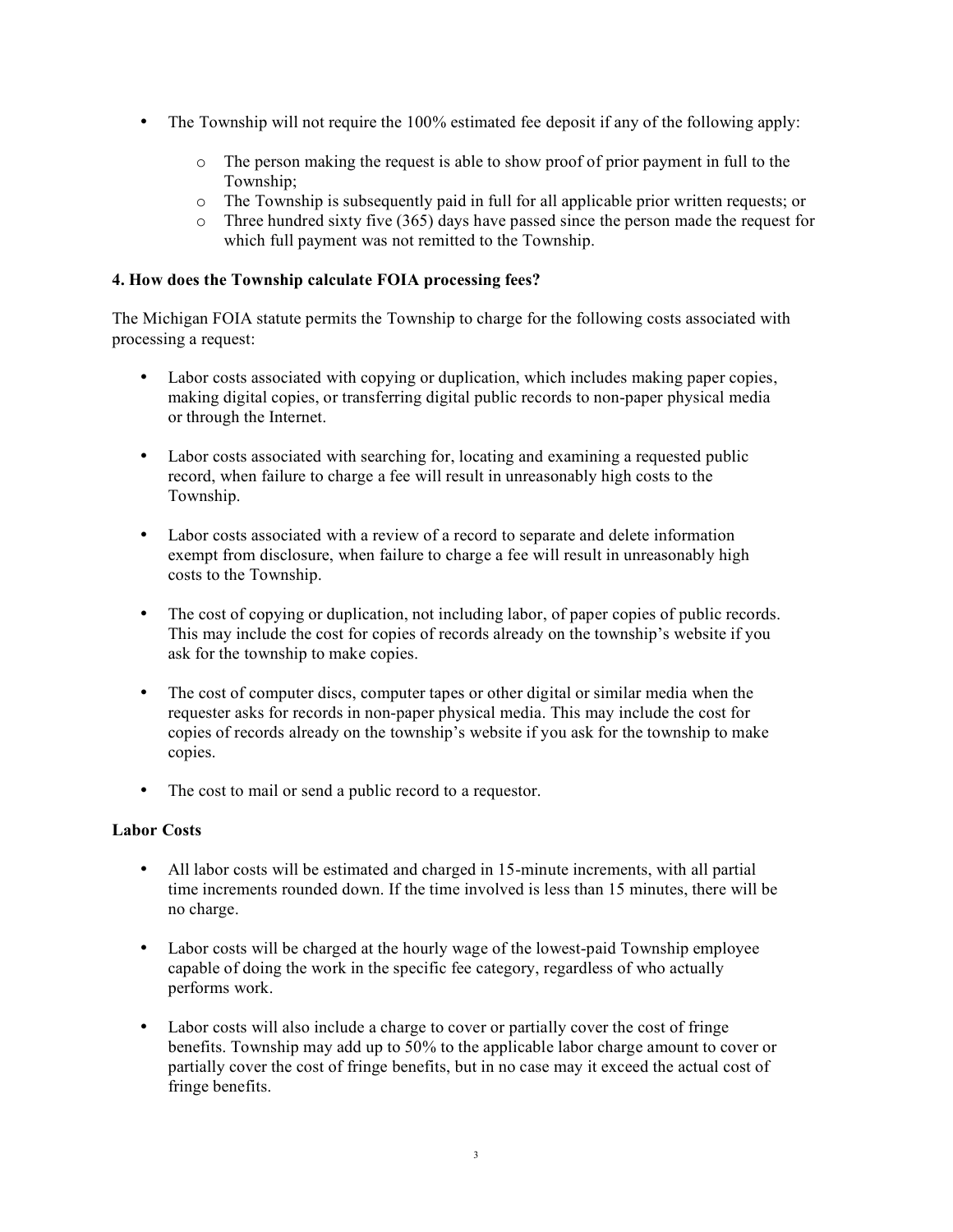- Overtime wages will not be included in labor costs unless agreed to by the requestor; overtime costs will not be used to calculate the fringe benefit cost.
- Contracted labor costs will be charged at the hourly rate of \$48.90 (6 times the state minimum hourly wage)

A labor cost will not be charged for the search, examination, review and the deletion and separation of exempt from nonexempt information unless failure to charge a fee would result in unreasonably high costs to the Township. Costs are unreasonably high when they are excessive and beyond the normal or usual amount for those services compared to the Township's usual FOIA requests, because of the nature of the request in the particular instance. The Township must specifically identify the nature of the unreasonably high costs in writing.

## **Copying and Duplication**

The Township must use the most economical method for making copies of public records, including using double-sided printing, if cost-saving and available.

## *Non-paper Copies on Physical Media*

- The cost for records provided on non-paper physical media, such as computer discs, computer tapes or other digital or similar media will be at the actual and most reasonably economical cost for the non-paper media.
- This cost will be charged only if the Township has the technological capability necessary to provide the public record in the requested non-paper physical media format.

## *Paper Copies*

- Paper copies of public records made on standard letter  $(8 \frac{1}{2} \times 11)$  or legal  $(8 \frac{1}{2} \times 14)$ sized paper will not exceed \$.10 per sheet of paper.
- Copies for non-standard sized sheets will paper will reflect the actual cost of reproduction.

### **Mailing Costs**

- The cost to mail public records will use a reasonably economical and justified means.
- The Township may charge for the least expensive form of postal delivery confirmation.
- No cost will be made for expedited shipping or insurance unless you request it.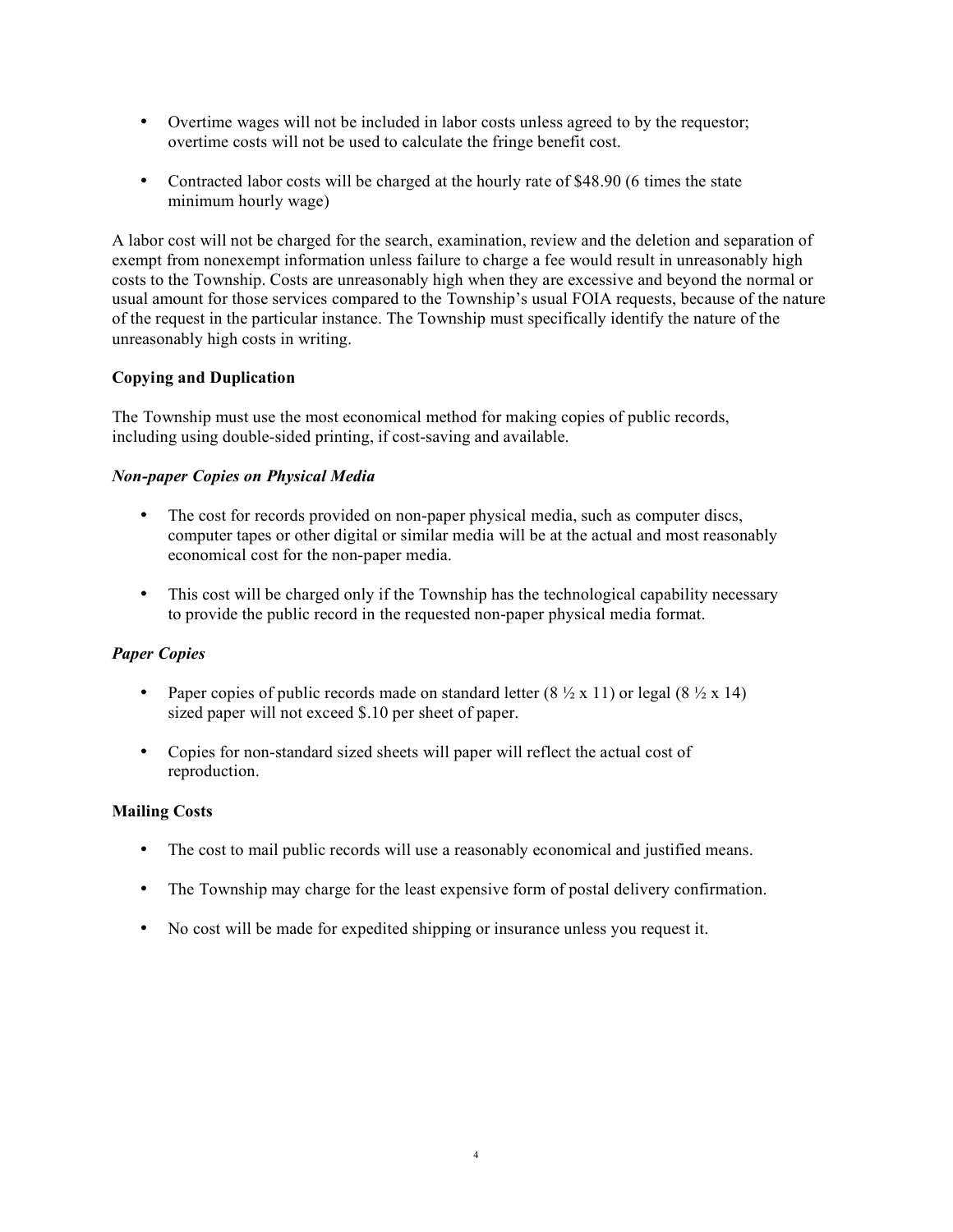## **Waiver of Fees**

The cost of the search for and copying of a public record may be waived or reduced if in the sole judgment of the FOIA Coordinator a waiver or reduced fee is in the public interest because it can be considered as primarily benefitting the general public. The township board may identify specific records or types of records it deems should be made available for no charge or at a reduced cost.

## **5. How do I qualify for an indigence discount on the fee?**

The Township will discount the first \$20.00 of fees for a request if you submit an affidavit stating that you are:

- Indigent and receiving specific public assistance; or
- If not receiving public assistance, stating facts demonstrating an inability to pay because of indigence.

You are **not** eligible to receive the \$20.00 discount if you:

- Have previously received discounted copies of public records from the Township twice during the calendar year; or
- Are requesting information on behalf of other persons who are offering or providing payment to you to make the request.

An affidavit is sworn statement. For your convenience, the Township has provided an Affidavit of Indigence for the waiver of FOIA fees on the back of the Township FOIA Request Form, which is available on the Township's website: www.weldontwp.org.

### **6. May a nonprofit organization receive a discount on the fee?**

A nonprofit organization advocating for developmentally disabled or mentally ill individuals that is formally designated by the state to carry out activities under subtitle C of the federal developmental disabilities assistance and bill of rights act of 2000, Public Law 106-402, and the protection and advocacy for individuals with mental illness act, Public Law 99-319, may receive a \$20.00 discount if the request meets all of the following requirements in the Act:

- o Is made directly on behalf of the organization or its clients.
- $\circ$  Is made for a reason wholly consistent with the mission and provisions of those laws under section 931 of the mental health code, 1974 PA 258, MCL 330.1931.
- o Is accompanied by documentation of its designation by the state, if requested by the public body.

### **6. How may I challenge the denial of a public record or an excessive fee?**

### **Appeal of a Denial of a Public Record**

If you believe that all or a portion of a public record has not been disclosed or has been improperly exempted from disclosure, you may appeal to the Township Board by filing a written appeal of the denial with the office of the Township Supervisor (*or "clerk" or "FOIA Coordinator," etc.*).